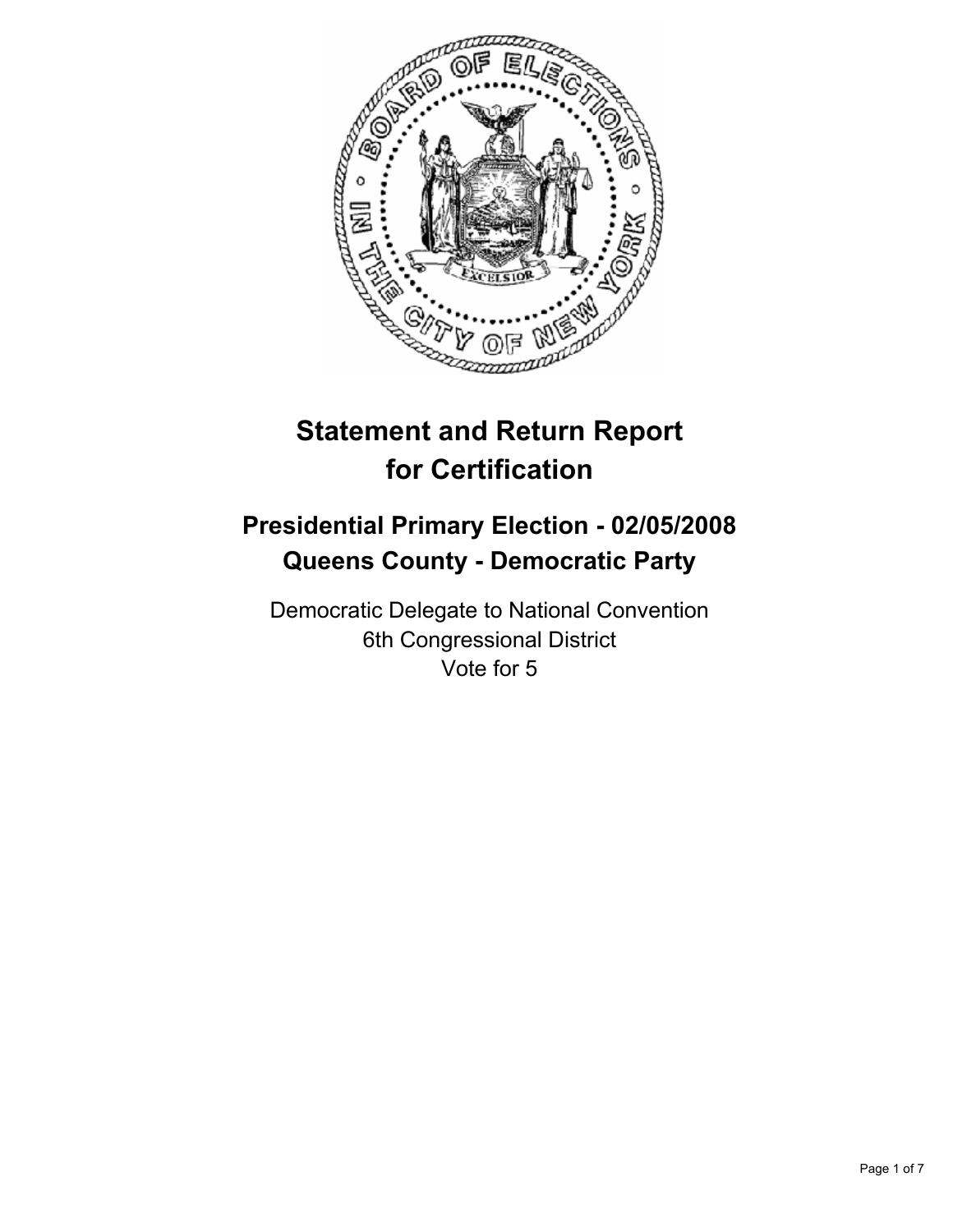

| <b>Assembly District 23</b>                         |                |
|-----------------------------------------------------|----------------|
| <b>EMERGENCY</b>                                    | 35             |
| ABSENTEE/MILITARY                                   | 149            |
| <b>FEDERAL</b>                                      | 12             |
| AFFIDAVIT                                           | 88             |
| ARCHIE SPIGNER (M) - PLEDGED TO SUPPORT CLINTON     | 1,591          |
| BARBARA M CLARK (F) - PLEDGED TO SUPPORT CLINTON    | 1,720          |
| THOMAS WHITE JR. (M) - PLEDGED TO SUPPORT CLINTON   | 1,716          |
| AUDREY I PHEFFER (F) - PLEDGED TO SUPPORT CLINTON   | 2,165          |
| ELMER H BLACKBURNE (M) - PLEDGED TO SUPPORT CLINTON | 1,419          |
| JAMES SANDERS JR. (M) - PLEDGED TO SUPPORT OBAMA    | 1,193          |
| TERRI E HALL (F) - PLEDGED TO SUPPORT OBAMA         | 968            |
| OKENFE A LEBARTY (M) - PLEDGED TO SUPPORT OBAMA     | 943            |
| MABEL EVERETT (F) - PLEDGED TO SUPPORT OBAMA        | 912            |
| STEPHEN S JONES (M) - PLEDGED TO SUPPORT OBAMA      | 918            |
| <b>Total Votes</b>                                  | 13,545         |
| <b>Assembly District 24</b>                         |                |
| <b>EMERGENCY</b>                                    | 4              |
| ABSENTEE/MILITARY                                   | 14             |
| <b>FEDERAL</b>                                      | $\overline{2}$ |
| <b>AFFIDAVIT</b>                                    | 20             |
| ARCHIE SPIGNER (M) - PLEDGED TO SUPPORT CLINTON     | 506            |
| BARBARA M CLARK (F) - PLEDGED TO SUPPORT CLINTON    | 525            |
| THOMAS WHITE JR. (M) - PLEDGED TO SUPPORT CLINTON   | 480            |
| AUDREY I PHEFFER (F) - PLEDGED TO SUPPORT CLINTON   | 486            |
| ELMER H BLACKBURNE (M) - PLEDGED TO SUPPORT CLINTON | 449            |
| JAMES SANDERS JR. (M) - PLEDGED TO SUPPORT OBAMA    | 311            |
| TERRI E HALL (F) - PLEDGED TO SUPPORT OBAMA         | 300            |
| OKENFE A LEBARTY (M) - PLEDGED TO SUPPORT OBAMA     | 300            |
| MABEL EVERETT (F) - PLEDGED TO SUPPORT OBAMA        | 299            |
| STEPHEN S JONES (M) - PLEDGED TO SUPPORT OBAMA      | 284            |
| <b>Total Votes</b>                                  | 3,940          |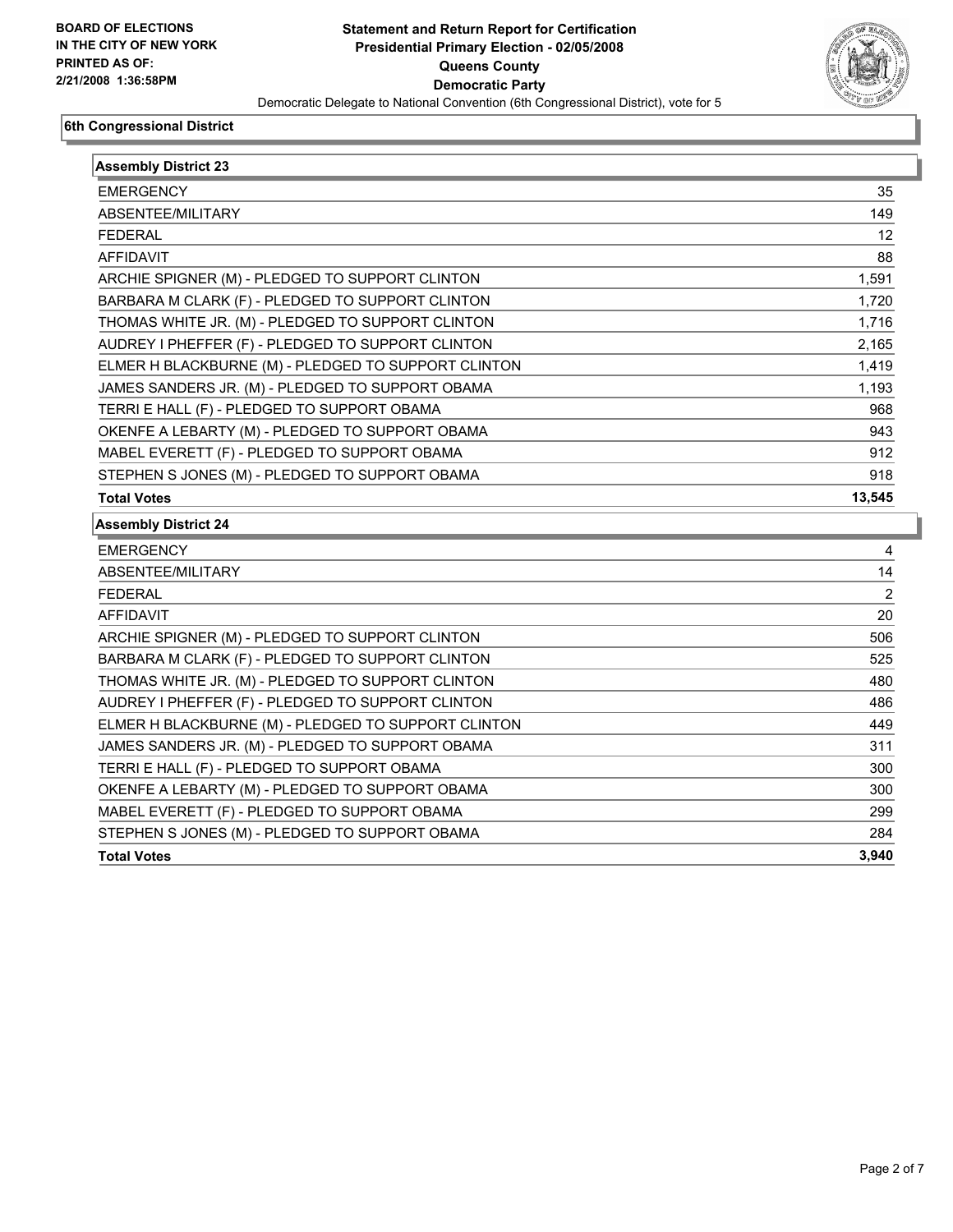

| <b>Assembly District 25</b>                         |       |
|-----------------------------------------------------|-------|
| <b>EMERGENCY</b>                                    | 3     |
| ABSENTEE/MILITARY                                   | 56    |
| <b>FEDERAL</b>                                      | 8     |
| <b>AFFIDAVIT</b>                                    | 49    |
| ARCHIE SPIGNER (M) - PLEDGED TO SUPPORT CLINTON     | 1,167 |
| BARBARA M CLARK (F) - PLEDGED TO SUPPORT CLINTON    | 1,232 |
| THOMAS WHITE JR. (M) - PLEDGED TO SUPPORT CLINTON   | 1,164 |
| AUDREY I PHEFFER (F) - PLEDGED TO SUPPORT CLINTON   | 1,155 |
| ELMER H BLACKBURNE (M) - PLEDGED TO SUPPORT CLINTON | 1,076 |
| JAMES SANDERS JR. (M) - PLEDGED TO SUPPORT OBAMA    | 469   |
| TERRI E HALL (F) - PLEDGED TO SUPPORT OBAMA         | 469   |
| OKENFE A LEBARTY (M) - PLEDGED TO SUPPORT OBAMA     | 454   |
| MABEL EVERETT (F) - PLEDGED TO SUPPORT OBAMA        | 462   |
| STEPHEN S JONES (M) - PLEDGED TO SUPPORT OBAMA      | 435   |
| <b>Total Votes</b>                                  | 8,083 |
| <b>Assembly District 27</b>                         |       |
| <b>EMERGENCY</b>                                    | 0     |
| ABSENTEE/MILITARY                                   | 47    |
| <b>FEDERAL</b>                                      | 9     |
| <b>AFFIDAVIT</b>                                    | 51    |
| ARCHIE SPIGNER (M) - PLEDGED TO SUPPORT CLINTON     | 999   |
| BARBARA M CLARK (F) - PLEDGED TO SUPPORT CLINTON    | 1,053 |
| THOMAS WHITE JR. (M) - PLEDGED TO SUPPORT CLINTON   | 994   |
| AUDREY I PHEFFER (F) - PLEDGED TO SUPPORT CLINTON   | 1,009 |
| ELMER H BLACKBURNE (M) - PLEDGED TO SUPPORT CLINTON | 917   |
| JAMES SANDERS JR. (M) - PLEDGED TO SUPPORT OBAMA    | 499   |
| TERRI E HALL (F) - PLEDGED TO SUPPORT OBAMA         | 494   |
| OKENFE A LEBARTY (M) - PLEDGED TO SUPPORT OBAMA     | 478   |
| MABEL EVERETT (F) - PLEDGED TO SUPPORT OBAMA        | 485   |
| STEPHEN S JONES (M) - PLEDGED TO SUPPORT OBAMA      | 455   |
| <b>Total Votes</b>                                  | 7,383 |
|                                                     |       |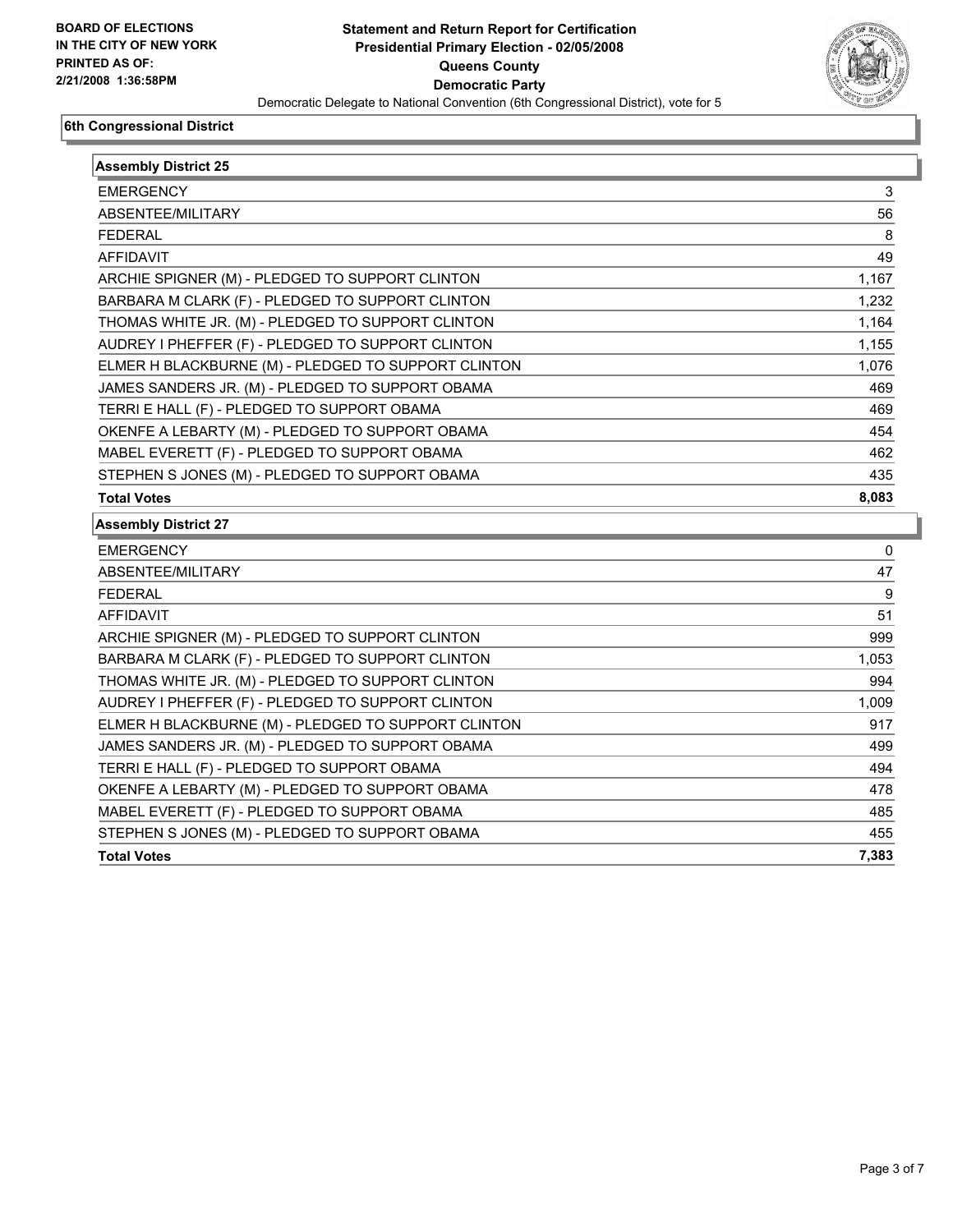

| <b>Assembly District 28</b>                         |        |
|-----------------------------------------------------|--------|
| <b>EMERGENCY</b>                                    | 0      |
| ABSENTEE/MILITARY                                   | 8      |
| <b>FEDERAL</b>                                      | 3      |
| AFFIDAVIT                                           | 8      |
| ARCHIE SPIGNER (M) - PLEDGED TO SUPPORT CLINTON     | 87     |
| BARBARA M CLARK (F) - PLEDGED TO SUPPORT CLINTON    | 94     |
| THOMAS WHITE JR. (M) - PLEDGED TO SUPPORT CLINTON   | 89     |
| AUDREY I PHEFFER (F) - PLEDGED TO SUPPORT CLINTON   | 92     |
| ELMER H BLACKBURNE (M) - PLEDGED TO SUPPORT CLINTON | 81     |
| JAMES SANDERS JR. (M) - PLEDGED TO SUPPORT OBAMA    | 50     |
| TERRI E HALL (F) - PLEDGED TO SUPPORT OBAMA         | 45     |
| OKENFE A LEBARTY (M) - PLEDGED TO SUPPORT OBAMA     | 46     |
| MABEL EVERETT (F) - PLEDGED TO SUPPORT OBAMA        | 47     |
| STEPHEN S JONES (M) - PLEDGED TO SUPPORT OBAMA      | 46     |
| <b>Total Votes</b>                                  | 677    |
| <b>Assembly District 29</b>                         |        |
| <b>EMERGENCY</b>                                    | 58     |
| ABSENTEE/MILITARY                                   | 188    |
| <b>FEDERAL</b>                                      | 11     |
| <b>AFFIDAVIT</b>                                    | 429    |
| ARCHIE SPIGNER (M) - PLEDGED TO SUPPORT CLINTON     | 5,284  |
| BARBARA M CLARK (F) - PLEDGED TO SUPPORT CLINTON    | 5,456  |
| THOMAS WHITE JR. (M) - PLEDGED TO SUPPORT CLINTON   | 4,821  |
| AUDREY I PHEFFER (F) - PLEDGED TO SUPPORT CLINTON   | 4,650  |
| ELMER H BLACKBURNE (M) - PLEDGED TO SUPPORT CLINTON | 4,773  |
| JAMES SANDERS JR. (M) - PLEDGED TO SUPPORT OBAMA    | 7,573  |
| TERRI E HALL (F) - PLEDGED TO SUPPORT OBAMA         | 6,874  |
| OKENFE A LEBARTY (M) - PLEDGED TO SUPPORT OBAMA     | 6,933  |
| MABEL EVERETT (F) - PLEDGED TO SUPPORT OBAMA        | 7,053  |
| STEPHEN S JONES (M) - PLEDGED TO SUPPORT OBAMA      | 6,789  |
| <b>Total Votes</b>                                  | 60,206 |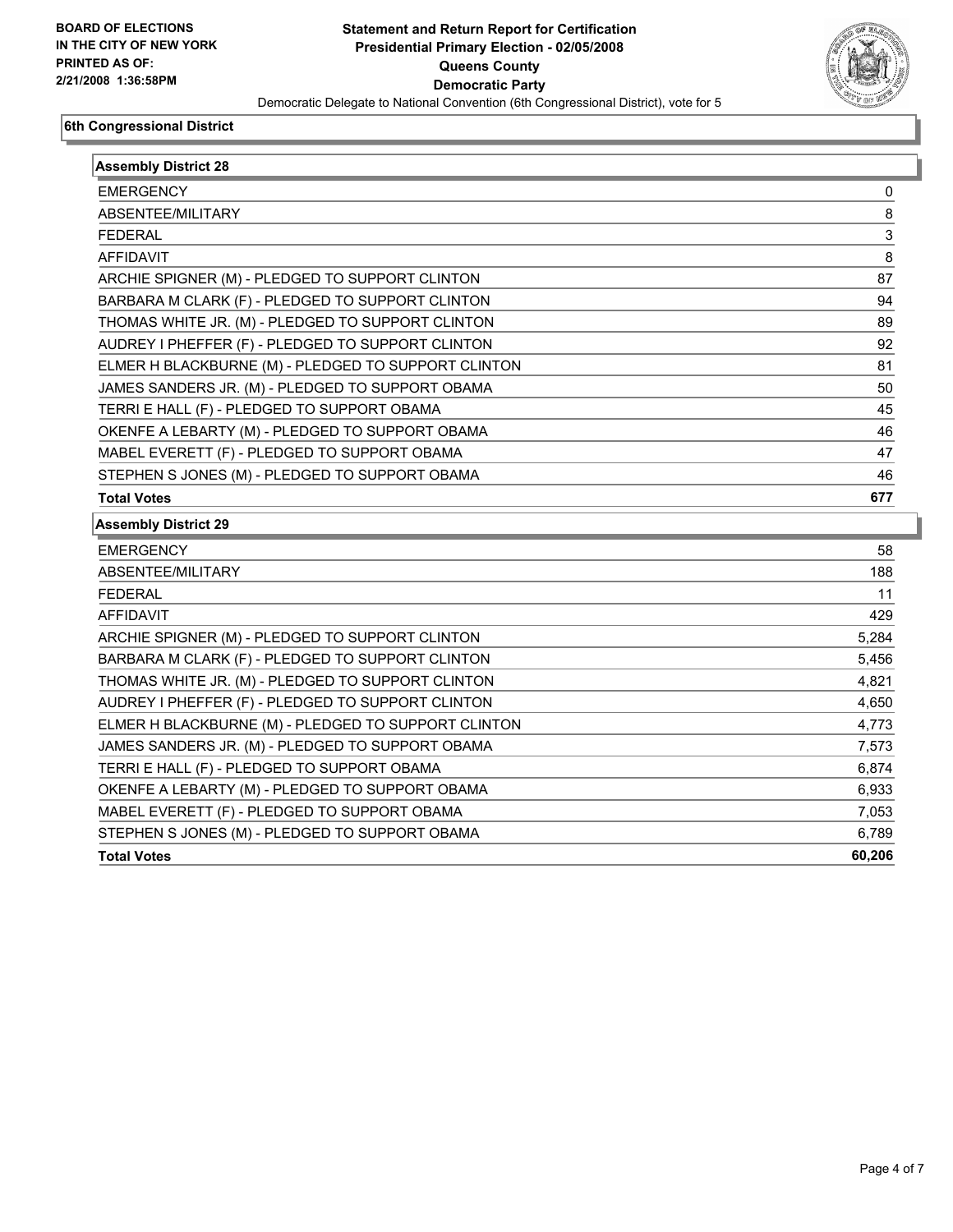

| <b>EMERGENCY</b>                                    | 140                                                                                                             |
|-----------------------------------------------------|-----------------------------------------------------------------------------------------------------------------|
| ABSENTEE/MILITARY                                   | 210                                                                                                             |
| <b>FEDERAL</b>                                      | 19                                                                                                              |
| <b>AFFIDAVIT</b>                                    | 407                                                                                                             |
| ARCHIE SPIGNER (M) - PLEDGED TO SUPPORT CLINTON     | 3,947                                                                                                           |
| BARBARA M CLARK (F) - PLEDGED TO SUPPORT CLINTON    | 4,314                                                                                                           |
| THOMAS WHITE JR. (M) - PLEDGED TO SUPPORT CLINTON   | 4,099                                                                                                           |
| AUDREY I PHEFFER (F) - PLEDGED TO SUPPORT CLINTON   | 4,073                                                                                                           |
| ELMER H BLACKBURNE (M) - PLEDGED TO SUPPORT CLINTON | 3,509                                                                                                           |
| JAMES SANDERS JR. (M) - PLEDGED TO SUPPORT OBAMA    | 5,266                                                                                                           |
| TERRI E HALL (F) - PLEDGED TO SUPPORT OBAMA         | 4,587                                                                                                           |
| OKENFE A LEBARTY (M) - PLEDGED TO SUPPORT OBAMA     | 4,506                                                                                                           |
| MABEL EVERETT (F) - PLEDGED TO SUPPORT OBAMA        | 4,565                                                                                                           |
| STEPHEN S JONES (M) - PLEDGED TO SUPPORT OBAMA      | 4,274                                                                                                           |
| <b>Total Votes</b>                                  | 43,140                                                                                                          |
|                                                     |                                                                                                                 |
| <b>Assembly District 32</b>                         |                                                                                                                 |
| <b>EMERGENCY</b>                                    |                                                                                                                 |
| ABSENTEE/MILITARY                                   |                                                                                                                 |
| <b>FEDERAL</b>                                      |                                                                                                                 |
| <b>AFFIDAVIT</b>                                    |                                                                                                                 |
| ARCHIE SPIGNER (M) - PLEDGED TO SUPPORT CLINTON     |                                                                                                                 |
| BARBARA M CLARK (F) - PLEDGED TO SUPPORT CLINTON    |                                                                                                                 |
| THOMAS WHITE JR. (M) - PLEDGED TO SUPPORT CLINTON   |                                                                                                                 |
| AUDREY I PHEFFER (F) - PLEDGED TO SUPPORT CLINTON   |                                                                                                                 |
| ELMER H BLACKBURNE (M) - PLEDGED TO SUPPORT CLINTON |                                                                                                                 |
| JAMES SANDERS JR. (M) - PLEDGED TO SUPPORT OBAMA    |                                                                                                                 |
| TERRI E HALL (F) - PLEDGED TO SUPPORT OBAMA         |                                                                                                                 |
| OKENFE A LEBARTY (M) - PLEDGED TO SUPPORT OBAMA     |                                                                                                                 |
| MABEL EVERETT (F) - PLEDGED TO SUPPORT OBAMA        |                                                                                                                 |
| STEPHEN S JONES (M) - PLEDGED TO SUPPORT OBAMA      | 62<br>137<br>7<br>401<br>4,818<br>5,088<br>4,991<br>4,170<br>4,026<br>6,825<br>6,548<br>6,418<br>6,639<br>6,274 |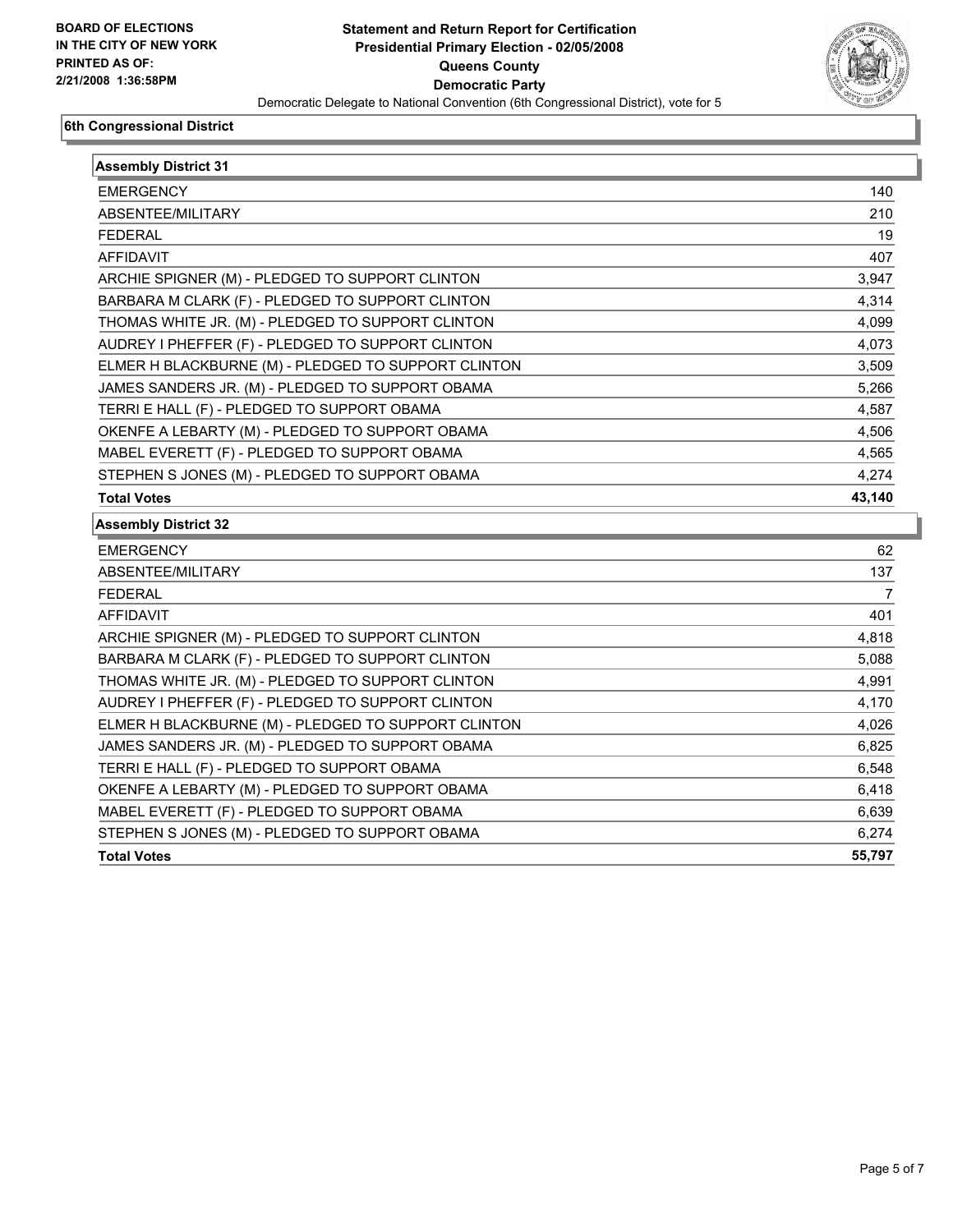

| <b>Assembly District 33</b>                         |                |
|-----------------------------------------------------|----------------|
| <b>EMERGENCY</b>                                    | 22             |
| ABSENTEE/MILITARY                                   | 137            |
| <b>FEDERAL</b>                                      | 6              |
| AFFIDAVIT                                           | 388            |
| ARCHIE SPIGNER (M) - PLEDGED TO SUPPORT CLINTON     | 6,254          |
| BARBARA M CLARK (F) - PLEDGED TO SUPPORT CLINTON    | 6,994          |
| THOMAS WHITE JR. (M) - PLEDGED TO SUPPORT CLINTON   | 5,355          |
| AUDREY I PHEFFER (F) - PLEDGED TO SUPPORT CLINTON   | 5,300          |
| ELMER H BLACKBURNE (M) - PLEDGED TO SUPPORT CLINTON | 5,207          |
| JAMES SANDERS JR. (M) - PLEDGED TO SUPPORT OBAMA    | 6,730          |
| TERRI E HALL (F) - PLEDGED TO SUPPORT OBAMA         | 6,314          |
| OKENFE A LEBARTY (M) - PLEDGED TO SUPPORT OBAMA     | 6,607          |
| MABEL EVERETT (F) - PLEDGED TO SUPPORT OBAMA        | 6,773          |
| STEPHEN S JONES (M) - PLEDGED TO SUPPORT OBAMA      | 6,458          |
| <b>Total Votes</b>                                  | 61,992         |
| <b>Assembly District 38</b>                         |                |
| <b>EMERGENCY</b>                                    | 13             |
| ABSENTEE/MILITARY                                   | 8              |
| <b>FEDERAL</b>                                      | $\overline{2}$ |
| <b>AFFIDAVIT</b>                                    | 36             |
| ARCHIE SPIGNER (M) - PLEDGED TO SUPPORT CLINTON     | 671            |
| BARBARA M CLARK (F) - PLEDGED TO SUPPORT CLINTON    | 686            |
| THOMAS WHITE JR. (M) - PLEDGED TO SUPPORT CLINTON   | 669            |
| AUDREY I PHEFFER (F) - PLEDGED TO SUPPORT CLINTON   | 686            |
| ELMER H BLACKBURNE (M) - PLEDGED TO SUPPORT CLINTON | 645            |
| JAMES SANDERS JR. (M) - PLEDGED TO SUPPORT OBAMA    | 133            |
| TERRI E HALL (F) - PLEDGED TO SUPPORT OBAMA         | 135            |
| OKENFE A LEBARTY (M) - PLEDGED TO SUPPORT OBAMA     | 130            |
| MABEL EVERETT (F) - PLEDGED TO SUPPORT OBAMA        | 134            |
| STEPHEN S JONES (M) - PLEDGED TO SUPPORT OBAMA      | 127            |
| <b>Total Votes</b>                                  | 4,016          |
|                                                     |                |